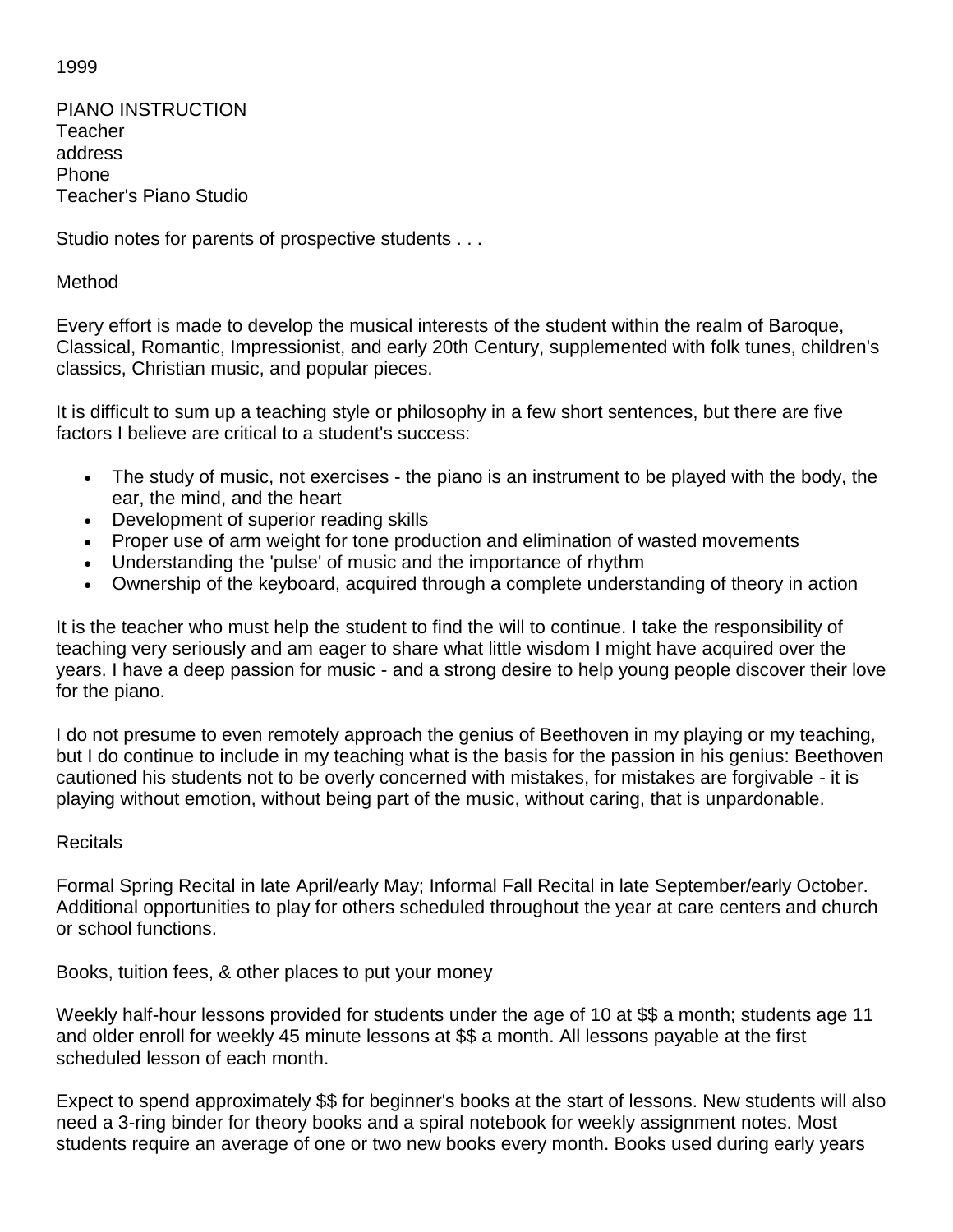are generally between \$\$ and \$\$. As students advance, the need for a serious music library demands books that generally average between \$\$ and \$\$ each.

A recital fee is applied to hall and piano rental, invitation and program printing, and refreshment expenses. Payable in two installments of \$\$ each, with March and September lesson charges.

A decent (not necessarily expensive) instrument is crucial to the continued interest and developing technique of the student and should be tuned a minimum of once a year. It is my firm and steady opinion that electronic keyboards and digital pianos are not suitable substitutes for acoustic pianos.

## Studio Music Clubs

The three Studio Music Clubs - Theory Club, Repertoire & Performance Club, and Composer Club are offered as means of personal incentive. These clubs have no dues, no officers, and hold no meetings. To be accepted for membership into any of the clubs, the student must have acquired a specific knowledge of music theory, mastered a specific list of pieces, or completed specific research projects. For more information, see the Studio Music Club brochure.

### **Practice**

I do not generally require a certain length of time to be spent in practice -- I ask only that a practice session lasts as long as it takes to reach the goal and that practice need only occur on those days that the student also breathes. Parents and students should keep in mind the advancement rate is directly related to amount of time spent in thoughtful, concentrated practice. An average of 20 minutes a day will let the student "scrape by" -- an average of an hour a day will move the student to a much higher level of skill and enjoyment.

Even a student who loves music and has a strong desire to play the piano needs encouragement not nagging - to practice. The excitement of beginning piano lessons often leaves a parent wishing their child would find something to do other than play the piano! Unfortunately, the honeymoon seldom lasts forever - the interest and the desire are still there, but the student eventually comes face-to-face with reality of the work and effort involved in studying such a complex instrument.

There are seven basic reasons a student does not practice - I take full responsibility for the first three:

- 1. The student does not know how to practice.
- 2. The study pieces are either boring (too easy) or frustrating (too hard).
- 3. The student is required to work exclusively on music that is not appealing.

Parents are responsible for the next three:

4. Practice sessions are too long for the student's age.

5. Practice is scheduled when other family members (or nearby friends) are engaged in games or watching a special show.

6. The instrument is not in reasonable condition and/or the practice room is not comfortable and/or too many distractions are in the room at practice time.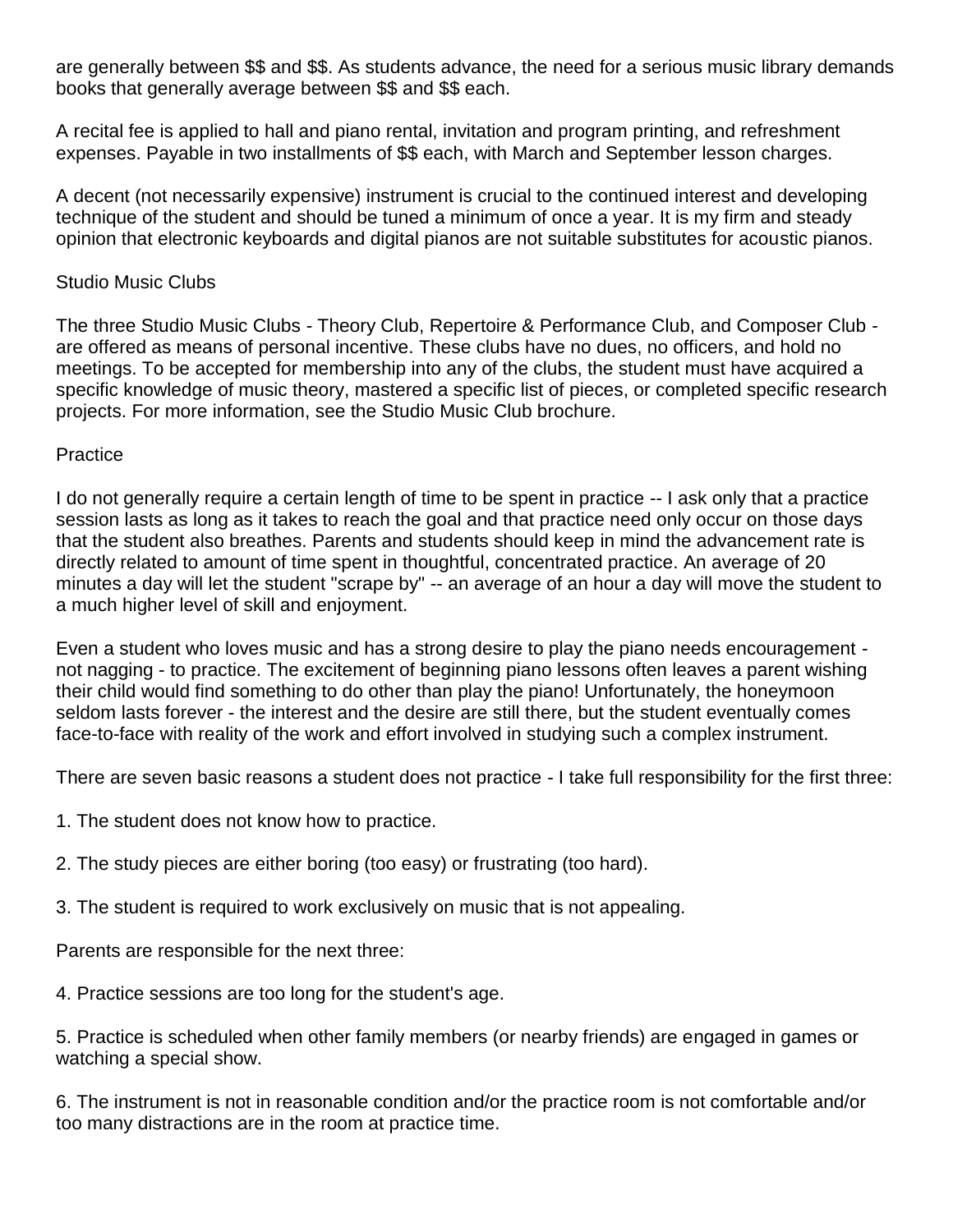The student must bear responsibility (with the parents' guidance) for the most common reason of all:

7. The student must develop a character trait - discipline - in order to learn to schedule priorities and to understand there is not always enough time in the day to do everything, but to choose wisely those activities that are important. The piano requires the ability to study independently.

Even the very best teacher cannot do it all - the student is ultimately responsible for the work of mastering the piano - and ultimately deserves the credit for the accomplishment.

Annual Studio Awards

### Achievement Medals

Musicianship - Recognizing continuous effort, reliability, and cooperation. To earn this award, a student must be faithful in daily practice, diligent in attention to detail, accept difficult assignments, and exhibit an exceptional eagerness to learn.

Advancement - Recognizing exceptional personal growth made over a period of time. To earn this award, a student must overcome individual obstacles and demonstrate substantial improvement in technique and a deeper understanding of music.

Interpretation - Recognizing ability to most closely represent the intent of the composer. To earn this award, a student must execute pieces with clarity of tone, evoke strong reaction from the listener, and project from the heart - all while maintaining integrity of the technical aspects of the music.

Showmanship - Recognizing style and composure during performance. To earn this award, a student must exhibit superior stage presence, serving as an inspiration to other performers. This involves projecting confidence, aspiring to please the audience, and performing with quiet grace and dignity.

Composition & Arrangement - Recognizing creative ambition and personal expression through an original composition. To earn this award, a student must compose a substantial piece of music following compositional and theory logic, resulting in a product that is pleasing and thought-provoking to a variety of audiences.

The Tracy Award for Excellence in Piano Study - Engraved plaque awarded to recognize a student's outstanding dedication to piano study, exhibited by achievement in each of the four areas of Musicianship, Advancement, Interpretation, and Showmanship. In addition, this student must be involved in piano activities beyond lessons and recitals (for example, UNL's Piano Day, LMTA's District Auditions, or making his or her talents available for performance at church services or school functions).

Dr. James Madison Tracy, 1837-1928, was born in Bath, New Hampshire. Showing musical ability at an early age, every advantage was given for his musical education. He studied with great masters in America and abroad, including thirteen months in the studio of Franz Liszt. Dr. Tracy was professor of piano at this country's leading conservatories. He gained national recognition as a teacher, pianist, critic, and author. It is estimated he performed in over 700 classical piano concerts and delivered nearly as many lectures on music and related topics. Tracy and his wife, Cateau, founded and directed the Liszt School of Music in Denver, Colorado.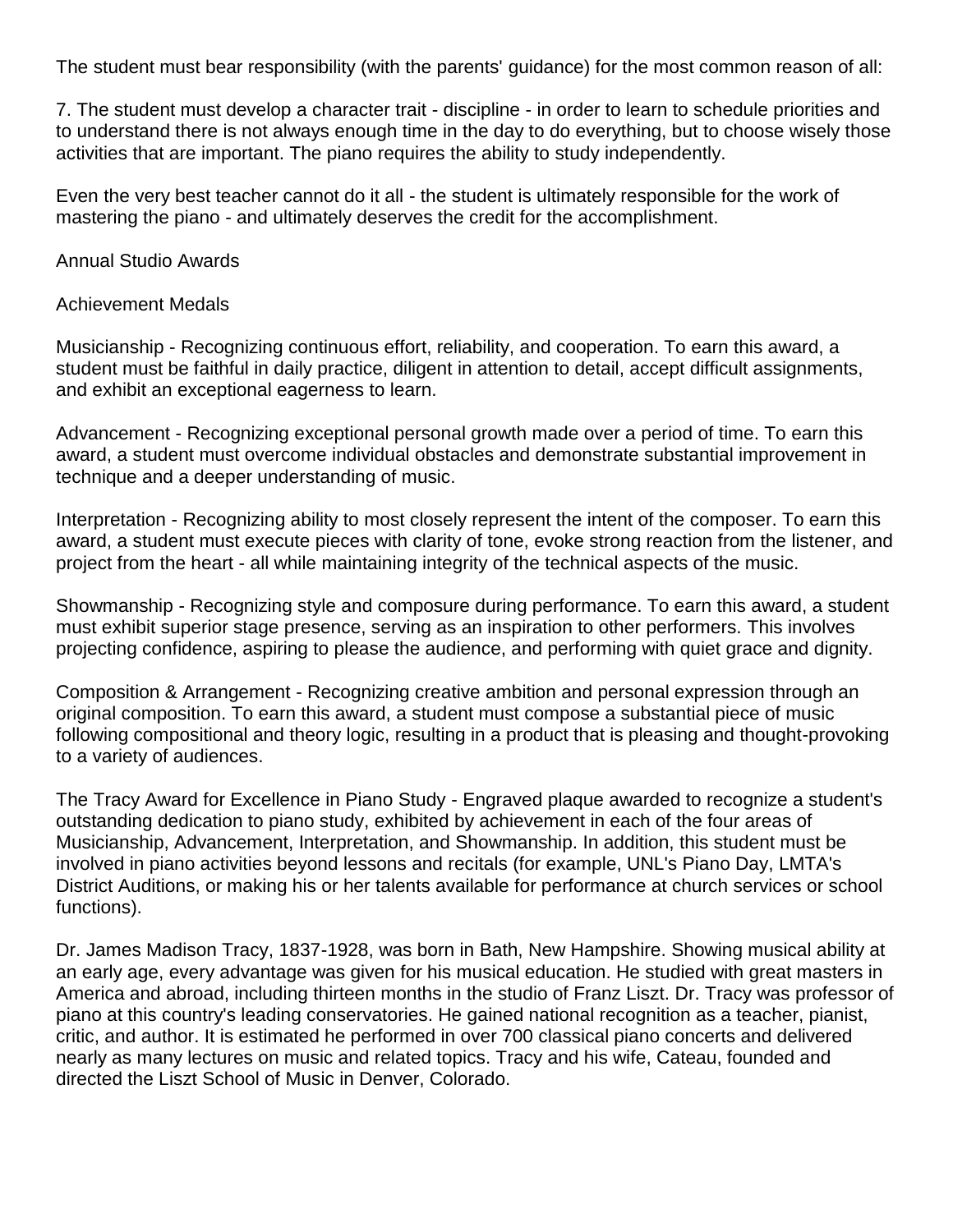How parents can be encouragers

- Praise for your child's efforts and special accomplishments is important, but secondary to other actions and attitudes that are ongoing:
- Show your support by attending recitals and other performances; ask for a single piece concert after dinner the next time you have company. (Let the student choose an old and familiar piece.)
- Never complain about having to tolerate the music of practice time or the scheduling difficulty of fitting lessons into busy lives.
- Take an interest in weekly assignments. Student notebooks are used for the obvious reason of writing weekly assignments, comments specific to the current study pieces, and specific goals to accomplish each week. They can also provide an opportunity for parents to be involved with the learning process.
- Buy a classical music cassette or CD for a 'no special reason' present.
- Enjoy music! It is a gift from God!

"Sing to Him a new song - play skillfully on the strings. . ." . . . Psalm 33:3

Statement of Commitment & Responsibilities

Successful mastery of the piano requires the forming of a three-sided partnership of instructor, student, and parent -

- Knowledge, experience, and direction from the instructor

- A commitment of time and diligent study from the student
- Support and encouragement from the parent

My commitment as your instructor

I have a strong passion for music and take the responsibility of teaching very seriously. I am committed to providing only the best instruction for my students by:

Continually seeking to improve my teaching skills through research, study, observation, and workshop participation.

Developing in students an enthusiasm, respect, and love for music.

Discovering the uniqueness of each student and respecting differences of musical taste and personality.

Teaching a program aimed at developing the whole musician, not merely creating keypunchers.

Creating a studio atmosphere where students are free to feel comfortable and confident, able to recognize both the seriousness and fun of study.

Encouraging laughter and discovery.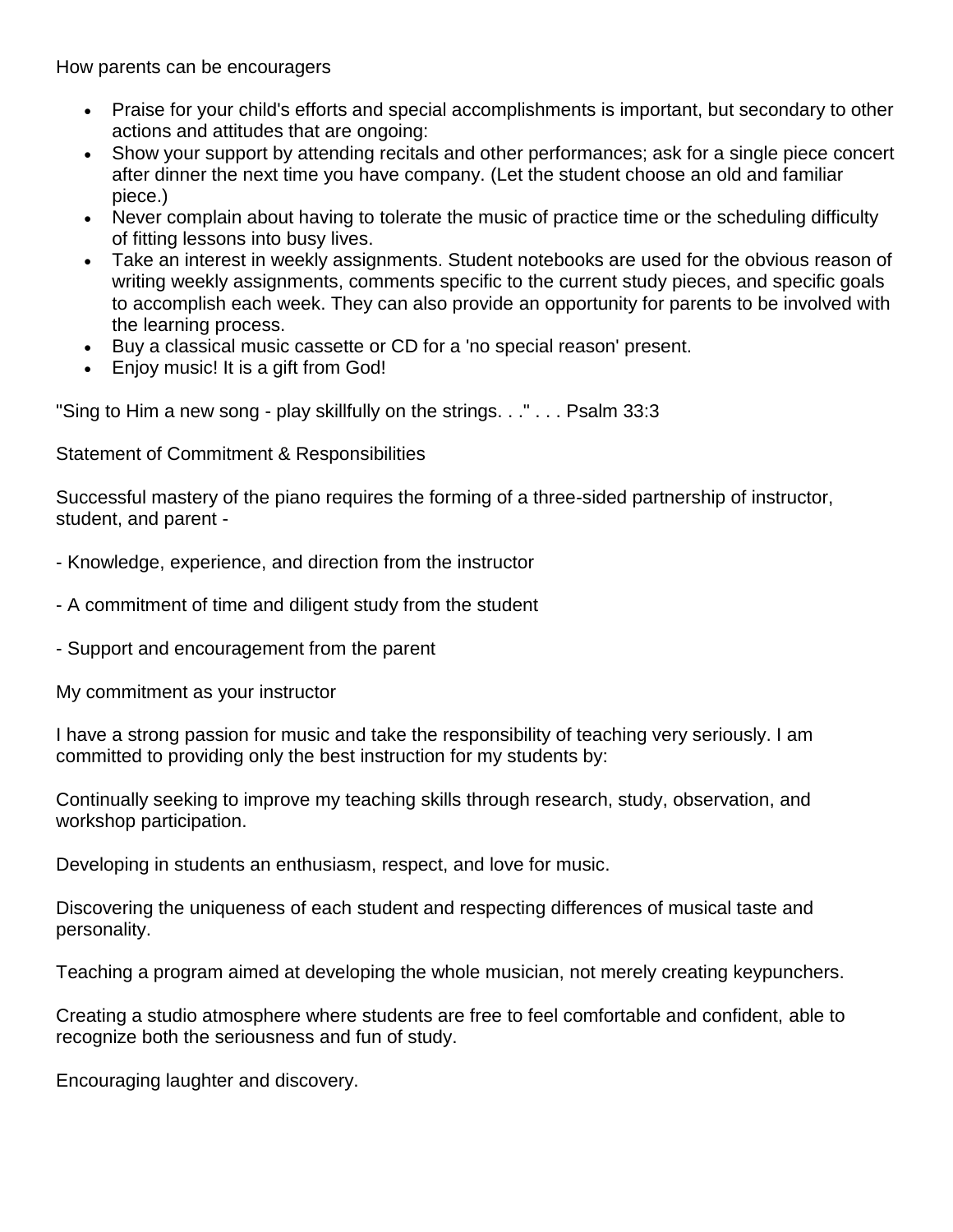Encouraging participation in musical activities beyond studio-sponsored performances and awakening a sense of responsibility in students to share musical talent with others, whether it be church, family, school, or community.

Student Responsibilities

Even the most wise and competent teacher cannot master the piano for a student. The actual work of learning the piano - and the credit for success - rests with the student. These lessons belong to the student, who is responsible for:

Participating in setting weekly and long-term goals.

Bringing assignment notebooks, theory binders, and music books to each lesson.

Arriving at each lesson with the week's assignment completed.

Committing to practice a minimum of five days a week for the length of time necessary to meet the goal.

Understanding the amount of time spent in correct and thoughtful practice is directly related to the advancement rate.

Parent Responsibilities

Parents are instinctively eager to provide support and encouragement for their children, especially when their children are studying an instrument as complex and difficult as the piano. Your support can be most effective by:

Communicating with your child and with me concerning progress.

Visiting the studio occasionally to observe a lesson.

Providing a quiet and undisturbed time for at-home practice.

Providing a decent and regularly tuned acoustic piano (not an electronic keyboard or digital piano) for at-home practice.

Assisting your child with formulating a practice schedule by providing guidance in making wise choices for use of time.

Agreeing to uphold the Studio Policies listed on the following pages.

Studio Policies

Length of Term

Lessons are provided year-round, with a Christmas break from Christmas Eve through New Year's Day. Two additional breaks of one week each are scheduled at the instructor's discretion (two weeks' notice will be given in advance of these breaks).